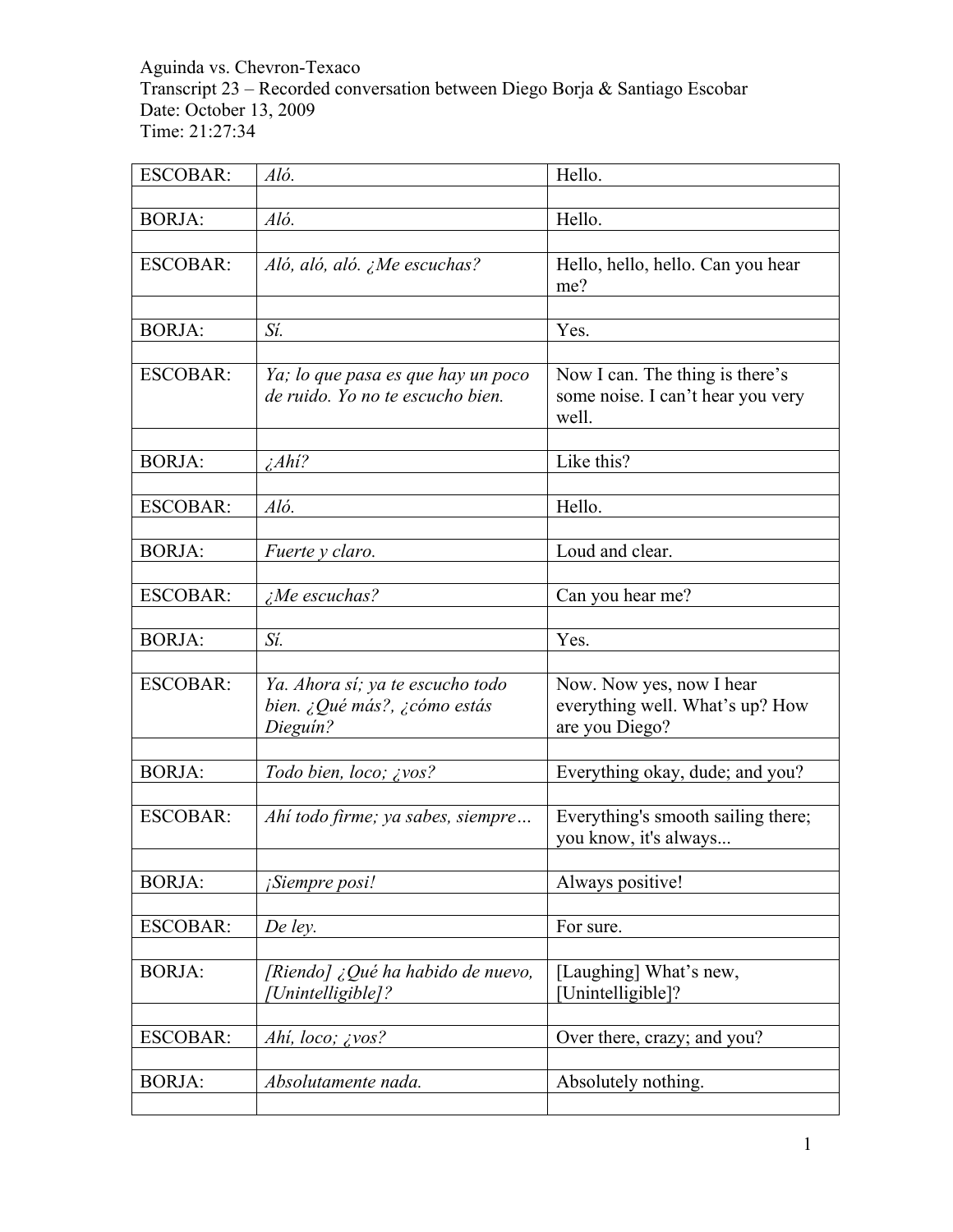Transcript 23 – Recorded conversation between Diego Borja & Santiago Escobar Date: October 13, 2009

| <b>ESCOBAR:</b> | $\lambda$ Y qué dicen tus  tus abogados?                                                                                                                                                                                                                                                                            | And what do your your lawyers<br>say?                                                                                                                                                                                                                                                                                                                                                           |
|-----------------|---------------------------------------------------------------------------------------------------------------------------------------------------------------------------------------------------------------------------------------------------------------------------------------------------------------------|-------------------------------------------------------------------------------------------------------------------------------------------------------------------------------------------------------------------------------------------------------------------------------------------------------------------------------------------------------------------------------------------------|
| <b>BORJA:</b>   | Nada, allí; conversando de cómo<br>están las cosas, viendo las noticias.                                                                                                                                                                                                                                            | Nothing, just there, talking about<br>how things are, watching the news.                                                                                                                                                                                                                                                                                                                        |
| <b>ESCOBAR:</b> | $\lambda$ Y cómo están las cosas?                                                                                                                                                                                                                                                                                   | And how are things?                                                                                                                                                                                                                                                                                                                                                                             |
| <b>BORJA:</b>   | Nada extraordinario igual,<br>huevón; todo igual, huevón.                                                                                                                                                                                                                                                           | Nothing extraordinary the same,<br>dude, everything's the same, dude.                                                                                                                                                                                                                                                                                                                           |
| <b>ESCOBAR:</b> | Nada de novedad.                                                                                                                                                                                                                                                                                                    | Nothing new?                                                                                                                                                                                                                                                                                                                                                                                    |
| <b>BORJA:</b>   | $No$ .                                                                                                                                                                                                                                                                                                              | No.                                                                                                                                                                                                                                                                                                                                                                                             |
| <b>ESCOBAR:</b> | Oye.                                                                                                                                                                                                                                                                                                                | Hey, listen.                                                                                                                                                                                                                                                                                                                                                                                    |
| <b>BORJA:</b>   | Cuéntamelo todo [en tono burlón].                                                                                                                                                                                                                                                                                   | Tell me everything [in a joking]<br>tone].                                                                                                                                                                                                                                                                                                                                                      |
| <b>ESCOBAR:</b> | $\lambda$ Y qué incidencia tiene el pedido de<br>Chevrón de que le quiten las<br>preferencias al Ecuador?                                                                                                                                                                                                           | And what is the incidence of<br>Chevron's request to remove<br>Ecuador's preferences?                                                                                                                                                                                                                                                                                                           |
| <b>BORJA:</b>   | O sea, ya  ya han pedido desde<br>antes. No, no es que han pedido<br>pero hay compañía que  o sea,<br>están preocupadas por el clima<br>político del país y esas cosas, pero,<br>o sea, no es de ahora es más<br>pesado pero no es algo que  o sea,<br>no es algo que es directamente<br>relacionado con esto, ¿no? | In other words, they they've<br>already asked for that before. No,<br>it's not that they've asked for it, but<br>there's a company that in other<br>words, they're worried about the<br>political climate in the country and<br>those things, but, I mean, it's not<br>right now it's heavier, but it's not<br>something that I mean, it's not<br>something directly related to this,<br>right? |
| <b>ESCOBAR:</b> | Ya. Pero bueno, sí está, si está<br>relacionado porque quieren<br>vincular como que falta<br>inseguridad jurídica  como que<br>hay inseguridad jurídica.                                                                                                                                                            | Okay. But then, yes it's related<br>because they want to link it to<br>like there's a lack of judicial<br>insecurity like there is judicial<br>insecurity.                                                                                                                                                                                                                                      |
| <b>BORJA:</b>   | Claro, pero desde antes, ¿no?                                                                                                                                                                                                                                                                                       | Of course, but since before, right?                                                                                                                                                                                                                                                                                                                                                             |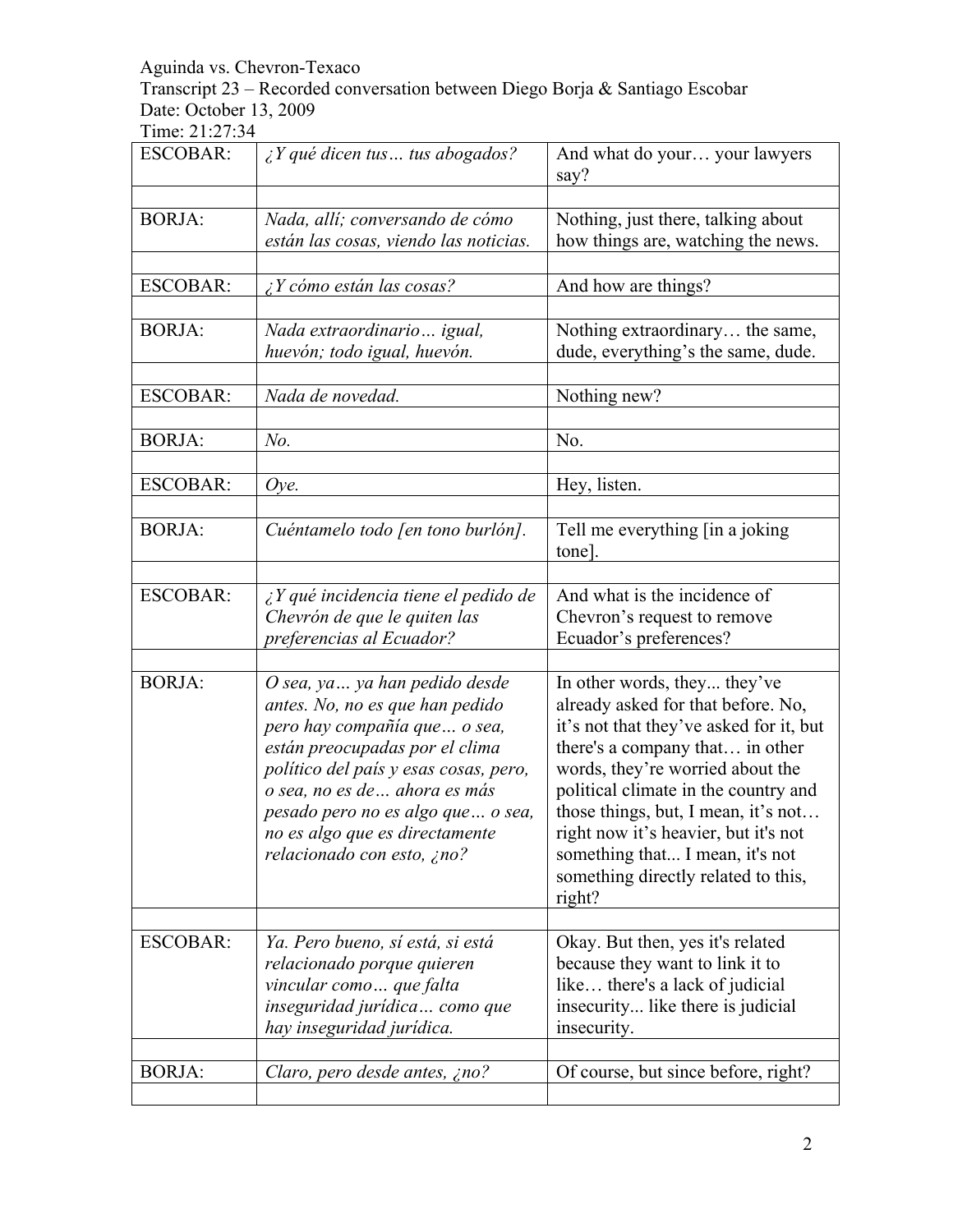Transcript 23 – Recorded conversation between Diego Borja & Santiago Escobar Date: October 13, 2009

| <b>ESCOBAR:</b> | Ya.                                                                                                                                                                                | Yeah.                                                                                                                                                                                |
|-----------------|------------------------------------------------------------------------------------------------------------------------------------------------------------------------------------|--------------------------------------------------------------------------------------------------------------------------------------------------------------------------------------|
|                 |                                                                                                                                                                                    |                                                                                                                                                                                      |
| <b>BORJA:</b>   | O sea, esto ha pasado  ya sabes<br>cómo son las cosas en Ecuador;<br>todo un relajo. Estos manes nunca<br>les hacen caso igual a estos manes                                       | I mean, this has happened you<br>know how things are in Ecuador; a<br>total disaster. Those guys never pay<br>attention to these guys.                                               |
|                 |                                                                                                                                                                                    |                                                                                                                                                                                      |
| <b>ESCOBAR:</b> | Ya.                                                                                                                                                                                | Yeah.                                                                                                                                                                                |
| <b>BORJA:</b>   | ¿Pero qué será?, ¿qué será; ¿qué<br>irán a? hasta dónde llegará esa<br>petición? Cada vez se hace más<br>fuerte pero                                                               | But what could it be? What could it<br>be? What are they going to? How<br>far will that request go? It's stronger<br>each time, but                                                  |
| <b>ESCOBAR:</b> | Ya. Oye, ¿y qué me decías vos?,<br>¿que estabas sacando otro<br>pasaporte?                                                                                                         | Yeah. Hey, and what were you<br>telling me? That you're getting<br>another passport?                                                                                                 |
| <b>BORJA:</b>   | Sí. Es que se me vencía el que<br>tengo, creo que en febrero, marzo;<br>creo que se me vencía. Entonces,<br>como no sé que vaya a pasar<br>después, mejor saco ahorita,<br>huevón. | Yes. It's because the one I have<br>expired, I think in February, March;<br>I think it expired. So, since I don't<br>know what will happen later, it's<br>better I get it now, dude. |
|                 |                                                                                                                                                                                    |                                                                                                                                                                                      |
| <b>ESCOBAR:</b> | El ecuatoriano.                                                                                                                                                                    | The Ecuadorian                                                                                                                                                                       |
|                 |                                                                                                                                                                                    |                                                                                                                                                                                      |
| <b>BORJA:</b>   | Claro.                                                                                                                                                                             | Of course.                                                                                                                                                                           |
|                 |                                                                                                                                                                                    |                                                                                                                                                                                      |
| <b>ESCOBAR:</b> | Ya.                                                                                                                                                                                | Okay.                                                                                                                                                                                |
| <b>BORJA:</b>   | Entonces ya tengo ahí ya tengo<br>otro pasaporte que tenían que me<br>tenían mandar, entonces tenía que<br>ir a recogerlo a la oficina de mis, de<br>mis lawyers.                  | So I already have  I already have<br>another passport they had that<br>they had to send me, so I had to go<br>and pick it up at, at my lawyers'<br>office.                           |
| <b>ESCOBAR:</b> | $\chi$ Y cómo sacas el pasaporte?, $\chi$ en el<br>consulado en Miami o en?                                                                                                        | And how do you get your passport?<br>At the Miami Consulate or in?                                                                                                                   |
| <b>BORJA:</b>   | En el consulado ahí, en San<br>Francisco.                                                                                                                                          | At the Consulate in San Francisco.                                                                                                                                                   |
| <b>ESCOBAR:</b> | <i>Vas y sacas nomás.</i>                                                                                                                                                          | You just go and get it.                                                                                                                                                              |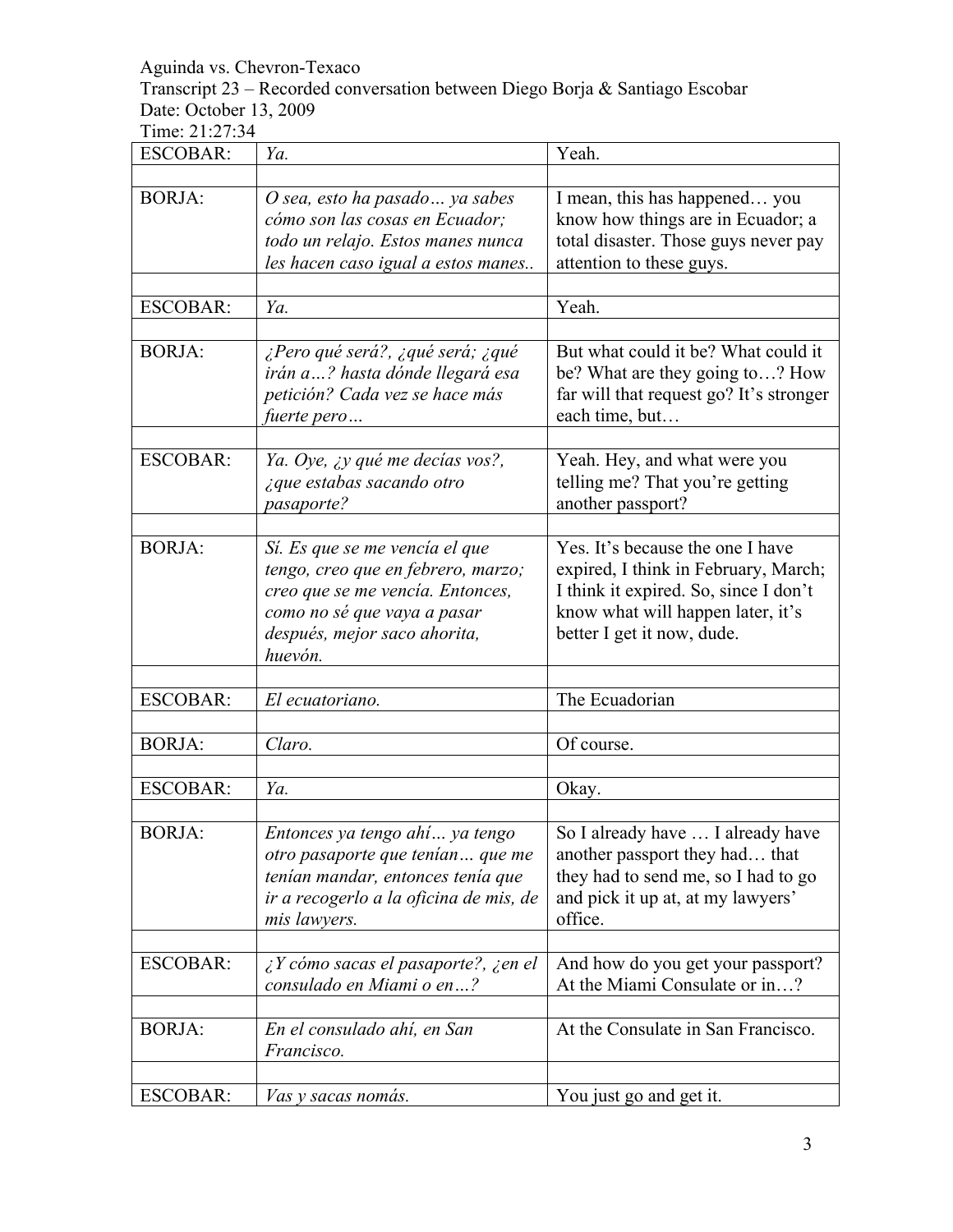Transcript 23 – Recorded conversation between Diego Borja & Santiago Escobar Date: October 13, 2009

| <b>BORJA:</b>   | Llenas unos documentos, te toman<br>una foto, gracias, les das \$120.                                                           | You fill out some documents, they<br>take a picture of you, thank you, you<br>give them \$120.                        |
|-----------------|---------------------------------------------------------------------------------------------------------------------------------|-----------------------------------------------------------------------------------------------------------------------|
| <b>ESCOBAR:</b> | Pero tienen que entregar el viejo.                                                                                              | But you have to turn in the old one.                                                                                  |
| <b>BORJA:</b>   | No. Yo firmé uno que se me perdió.                                                                                              | No. I signed something that I lost it.                                                                                |
| <b>ESCOBAR:</b> | $\angle Y$ sí se te perdió o no se te perdió?                                                                                   | And did you lose it or didn't you<br>lose it?                                                                         |
| <b>BORJA:</b>   | Si se me perdió, pero después lo<br>encontré.                                                                                   | Yes, I lost it, but later I found it.                                                                                 |
| <b>ESCOBAR:</b> | Ya [riendo].                                                                                                                    | Yeah [laughing].                                                                                                      |
| <b>BORJA:</b>   | Unintelligible].                                                                                                                | [Unintelligible].                                                                                                     |
| <b>ESCOBAR:</b> | Se te, o sea, se te extravió.                                                                                                   | It, in other words, you misplaced it.                                                                                 |
| <b>BORJA:</b>   | Se me extravió.                                                                                                                 | I misplaced it.                                                                                                       |
| <b>ESCOBAR:</b> | Ya.                                                                                                                             | Okay.                                                                                                                 |
| <b>BORJA:</b>   | Y ya dije ya lo di por perdido.<br>Pero después apareció, huevón.                                                               | And I said I already thought it<br>was lost. But later it appeared, dude.                                             |
| <b>ESCOBAR:</b> | $\zeta$ Y no tienes que ir a entregar el<br>si ya aparece?                                                                      | And you don't have to turn in the<br>if it appears?                                                                   |
| <b>BORJA:</b>   | No, pues ahí están todas mis visa,<br>mis entradas, todo eso. No, no lo<br>voy a entregar ni loco. ¿Para qué<br>$\mathit{eso?}$ | No, all my visas are there, my<br>entries, all that. I'm not going to<br>turn it in, no way. Why should I do<br>that? |
| <b>ESCOBAR:</b> | Ya.                                                                                                                             | Okay.                                                                                                                 |
| <b>BORJA:</b>   | $\lambda$ Y vos de qué más?                                                                                                     | And you, what else?                                                                                                   |
| <b>ESCOBAR:</b> | No, a mí no se me ha perdido nada<br>[riendo].                                                                                  | No, I haven't lost anything<br>[laughing].                                                                            |
| <b>BORJA:</b>   | ¿Cómo van las cosas en el frío                                                                                                  | How are things in cold Canada?                                                                                        |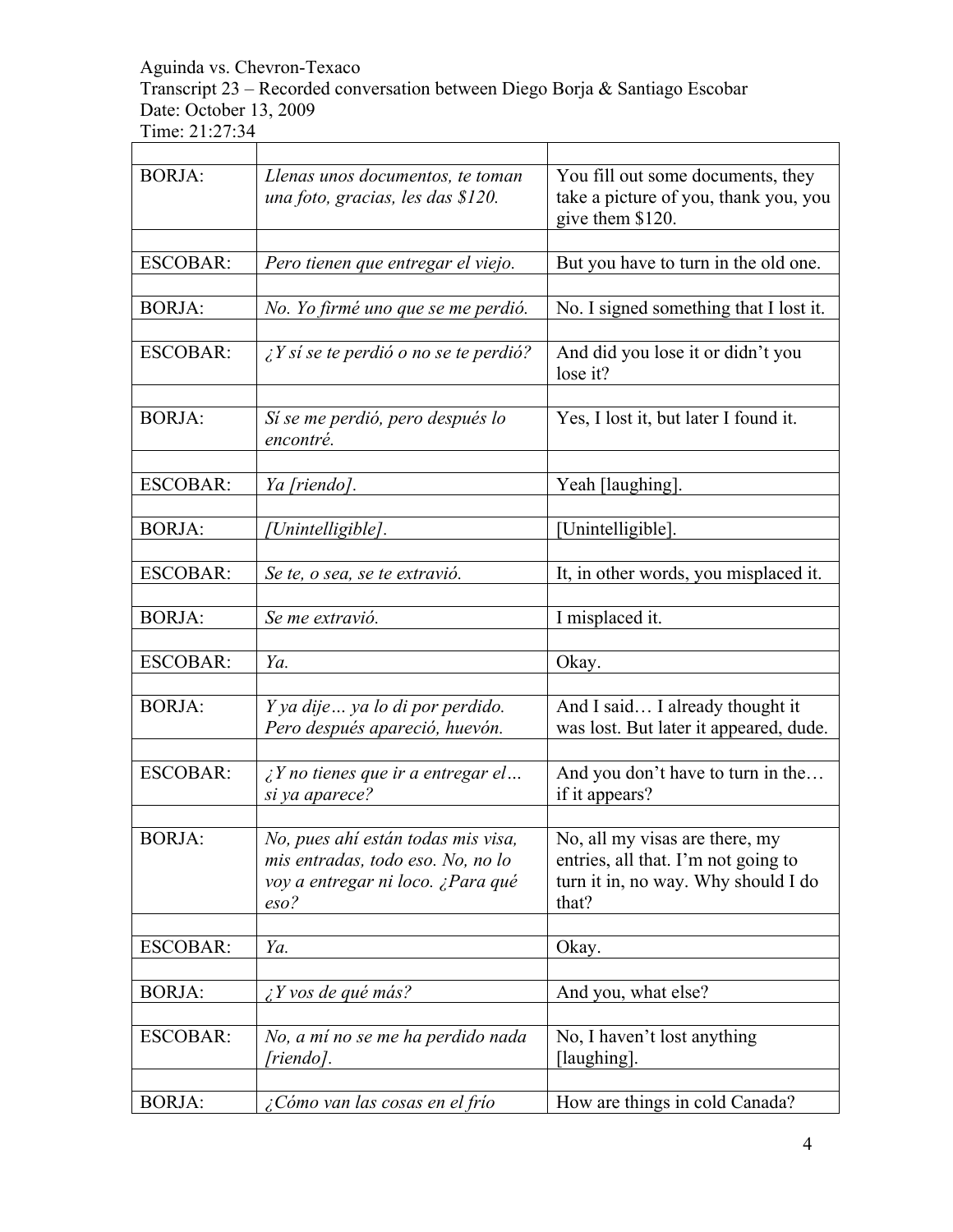Transcript 23 – Recorded conversation between Diego Borja & Santiago Escobar Date: October 13, 2009

|                 | Canadá?                                                                                                                                                                 |                                                                                                                                                                        |
|-----------------|-------------------------------------------------------------------------------------------------------------------------------------------------------------------------|------------------------------------------------------------------------------------------------------------------------------------------------------------------------|
|                 |                                                                                                                                                                         |                                                                                                                                                                        |
| <b>ESCOBAR:</b> | Ya está frío, loco; está poniéndose<br>frío.                                                                                                                            | It's cold already, dude; it's getting<br>cold.                                                                                                                         |
|                 |                                                                                                                                                                         |                                                                                                                                                                        |
| <b>BORJA:</b>   | Y cuando esperas los papeles y todo<br>eso, ¿no tienes que regresar al<br>Ecuador?                                                                                      | And when are you expecting the<br>papers and all that, don't you have<br>to go back to Ecuador?                                                                        |
| <b>ESCOBAR:</b> | $No$ .                                                                                                                                                                  | No.                                                                                                                                                                    |
|                 |                                                                                                                                                                         |                                                                                                                                                                        |
| <b>BORJA:</b>   | $\zeta$ No puedes?, $\zeta$ o sí puedes?                                                                                                                                | You can't? Or can you?                                                                                                                                                 |
| <b>ESCOBAR:</b> | No, yo tengo todo bien; yo no tengo<br>que regresar a ningún lado.                                                                                                      | No, I have everything in order; I<br>don't have to go back anywhere.                                                                                                   |
| <b>BORJA:</b>   | ¡Oh! Hombre, me refiero, te puedes<br>ahorita regresarte, cualquier rato.                                                                                               | Oh! Man, I'm referring to, you can<br>now go back at anytime.                                                                                                          |
| <b>ESCOBAR:</b> | Obvio, claro.                                                                                                                                                           | Obviously, of course.                                                                                                                                                  |
| <b>BORJA:</b>   | <i>¡Qué chévere, man!</i>                                                                                                                                               | How cool, man!                                                                                                                                                         |
| <b>ESCOBAR:</b> | O sea, yo ya entré acá con todo en<br>regla; por eso se demoró un poco.                                                                                                 | I mean, I came in here with<br>everything in order; that's why it<br>took awhile.                                                                                      |
|                 |                                                                                                                                                                         |                                                                                                                                                                        |
| <b>BORJA:</b>   | Claro, sí me acuerdo. ¿Y has<br>hablado con la people? [en tono<br>burlón].                                                                                             | Of course, yes I remember. And<br>have you talked to the people? [in a<br>joking tone].                                                                                |
| $ESCOBAR+$      | No, con nadie, con nadie;<br>absolutamente nadie.                                                                                                                       | No, with nobody, with nobody;<br>absolutely nobody.                                                                                                                    |
| <b>BORJA:</b>   | Yo estaba chateando ahí con con<br>el Harmut, estuve chateando ahí<br>con con nadie más; ¿o con quién<br>más?, ¿con quién más chatié? ¡Ah!<br>Pero primos míos, huevón. | I was chatting there with with<br>Harmut, I was chatting there with<br>with nobody else; or with whom<br>else? With whom else did I chat?<br>Oh! But my cousins, dude. |
| <b>ESCOBAR:</b> | Ya.                                                                                                                                                                     | Okay.                                                                                                                                                                  |
| <b>BORJA:</b>   | Yo tampoco he hablado con nadie,<br>huevón. ¿Qué también estarán                                                                                                        | I haven't talked to anyone either,<br>dude. I wonder what those bums are                                                                                               |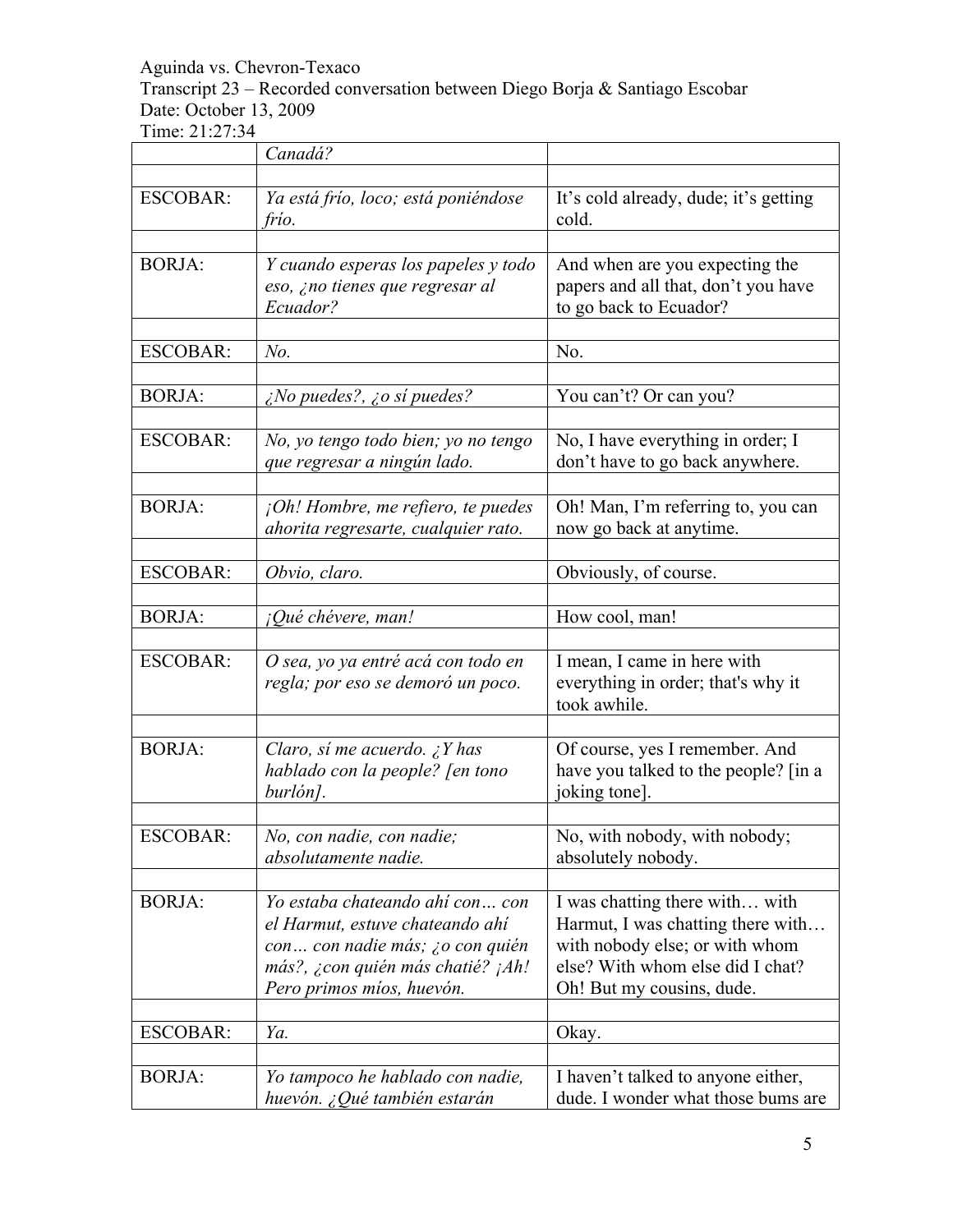Transcript 23 – Recorded conversation between Diego Borja & Santiago Escobar Date: October 13, 2009

|                 | haciendo esos vagos?                                                                  | doing also.                                                                                       |
|-----------------|---------------------------------------------------------------------------------------|---------------------------------------------------------------------------------------------------|
| <b>ESCOBAR:</b> | ¿Qué estarán haciendo?                                                                | What are they doing?                                                                              |
| <b>BORJA:</b>   | Portándose mal.                                                                       | Misbehaving.                                                                                      |
| <b>ESCOBAR:</b> | Me imagino.                                                                           | I imagine.                                                                                        |
| <b>BORJA:</b>   | Como siempre.                                                                         | As usual.                                                                                         |
| <b>ESCOBAR:</b> | Oye, ¿qué te iba a decir? ¿Y<br>Chevrón tiene influencia en los<br>medios en Ecuador? | Hey, what was I going to tell you?<br>And does Chevron have influence in<br>the media in Ecuador? |
| <b>BORJA:</b>   | ¿Cómo, influencia?                                                                    | What do you mean by influence?                                                                    |
| <b>ESCOBAR:</b> | Porque estaba viendo  leyendo<br>sobre el grupo La Hora.                              | Because I was seeing reading<br>about the group La Hora.                                          |
| <b>BORJA:</b>   | Ya.                                                                                   | Okay.                                                                                             |
| <b>ESCOBAR:</b> | Sabes que son un grupo fuertísimo,<br>$\zeta$ no?                                     | You know they are a super strong<br>group, no?                                                    |
| <b>BORJA:</b>   | $El$ <i>ilos del diario La Hora?</i>                                                  | The the folks at the La Hora<br>newspaper?                                                        |
| <b>ESCOBAR:</b> | Sí.                                                                                   | Yes.                                                                                              |
| <b>BORJA:</b>   | ¡Ah no! No tenía idea. Pensé que<br>era un periódico de luca, huevón.                 | Oh no! I had no idea. I thought it<br>was a cheap newspaper, dude.                                |
| <b>ESCOBAR:</b> | No, <i>ipuchas!</i> , han tenido radios, un<br>montón de cosas.                       | No, shit! They've had radio stations,<br>a bunch of things.                                       |
| <b>BORJA:</b>   | jAh no! Ni idea, loco; ni idea, en<br>verdad. No, no sé; no creo.                     | Oh no! I had no idea, dude; no idea,<br>really. No, I don't know, I don't<br>think so.            |
| <b>ESCOBAR:</b> | Ya [bostezando].                                                                      | Okay [yawning].                                                                                   |
| <b>BORJA:</b>   | No creo.                                                                              | I don't think so.                                                                                 |
| <b>ESCOBAR:</b> | En esa parte no  no tienes idea qué                                                   | Not in that part you have no idea                                                                 |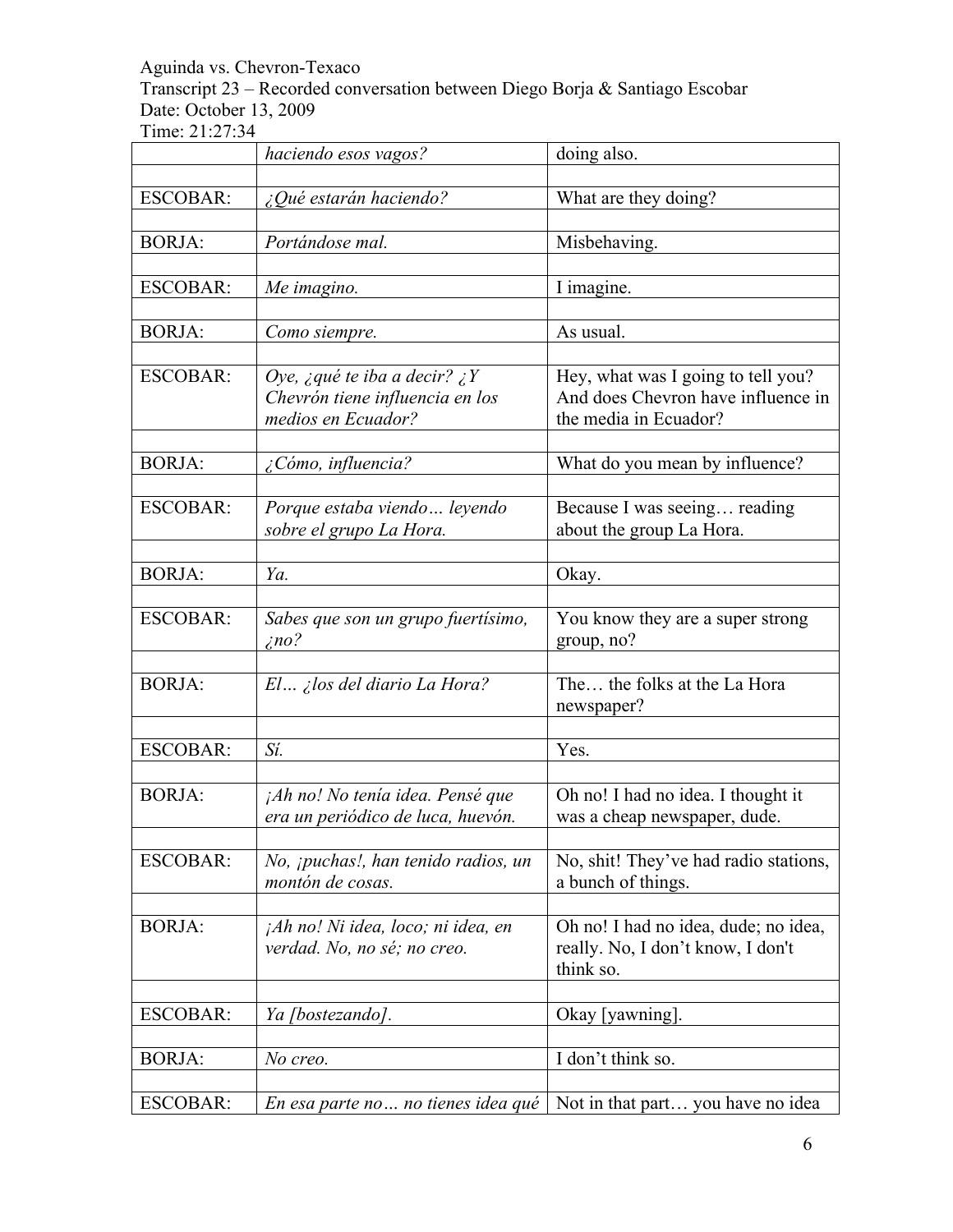Transcript 23 – Recorded conversation between Diego Borja & Santiago Escobar Date: October 13, 2009

|                 | onda.                                        | what's up.                                    |
|-----------------|----------------------------------------------|-----------------------------------------------|
|                 |                                              |                                               |
| <b>BORJA:</b>   | No. Ni no y no creo en verdad,               | No. Nor no and really I don't                 |
|                 | huevón.                                      | think so, dude.                               |
|                 |                                              |                                               |
| <b>ESCOBAR:</b> | Ya.                                          | Okay.                                         |
|                 |                                              |                                               |
| <b>BORJA:</b>   | <i>iQué va! A estos les vale el</i>          | No way! They don't care about                 |
|                 | Ecuador.                                     | Ecuador at all.                               |
|                 |                                              |                                               |
| <b>ESCOBAR:</b> | ¿No les interesa el Ecuador?, ¿le            | They're not interested in Ecuador?            |
|                 | hacen de menos?                              | They don't care?                              |
|                 |                                              |                                               |
| <b>BORJA:</b>   | O sea, no  no representa negocio.            | I mean, no it isn't good business.            |
|                 |                                              |                                               |
| <b>ESCOBAR:</b> | Ya.                                          | Okay.                                         |
|                 |                                              |                                               |
| <b>BORJA:</b>   | No hay como no hay como                      | There's no way there's no way to              |
|                 | desarrollar nada ahí.                        | build anything there.                         |
|                 |                                              |                                               |
| <b>ESCOBAR:</b> | Ya.                                          | Yeah.                                         |
| <b>BORJA:</b>   |                                              |                                               |
|                 | Las reglas del juego cambian a<br>cada rato. | The rules of the game change all the<br>time. |
|                 |                                              |                                               |
| <b>ESCOBAR:</b> | ¿Sabes que ya hablé con este amigo           | Did you know that I already spoke             |
|                 | que te dije que me iba a llamar?             | to that friend I told you was going to        |
|                 |                                              | call me?                                      |
|                 |                                              |                                               |
| <b>BORJA:</b>   | ¿Ah, y qué pasó?                             | Oh, and what happened?                        |
|                 |                                              |                                               |
| <b>ESCOBAR:</b> | Nada. Me van a llamar mañana                 | Nothing. They're going to call me             |
|                 | para ver si hacemos una reunión              | tomorrow to see if, we can have a             |
|                 | aquí en Canada?                              | meeting here in Canada?                       |
|                 |                                              |                                               |
| <b>BORJA:</b>   | <i>i</i> Te van a ir a ver?                  | They're going to go see you?                  |
|                 |                                              |                                               |
| <b>ESCOBAR:</b> | No; no propiamente sino una                  | No; not exactly but one of their              |
|                 | persona de ellos que está en                 | people who's in Ottawa. Ottawa is             |
|                 | Ottawa. Ottawa es la capital, que            | the capital; it's about two hours             |
|                 | queda a unas dos horas de aquí, o            | from here, or three hours.                    |
|                 | tres horas.                                  |                                               |
|                 |                                              |                                               |
| <b>BORJA:</b>   | <i>Ah, qué focote!</i>                       | Oh, what a trip!                              |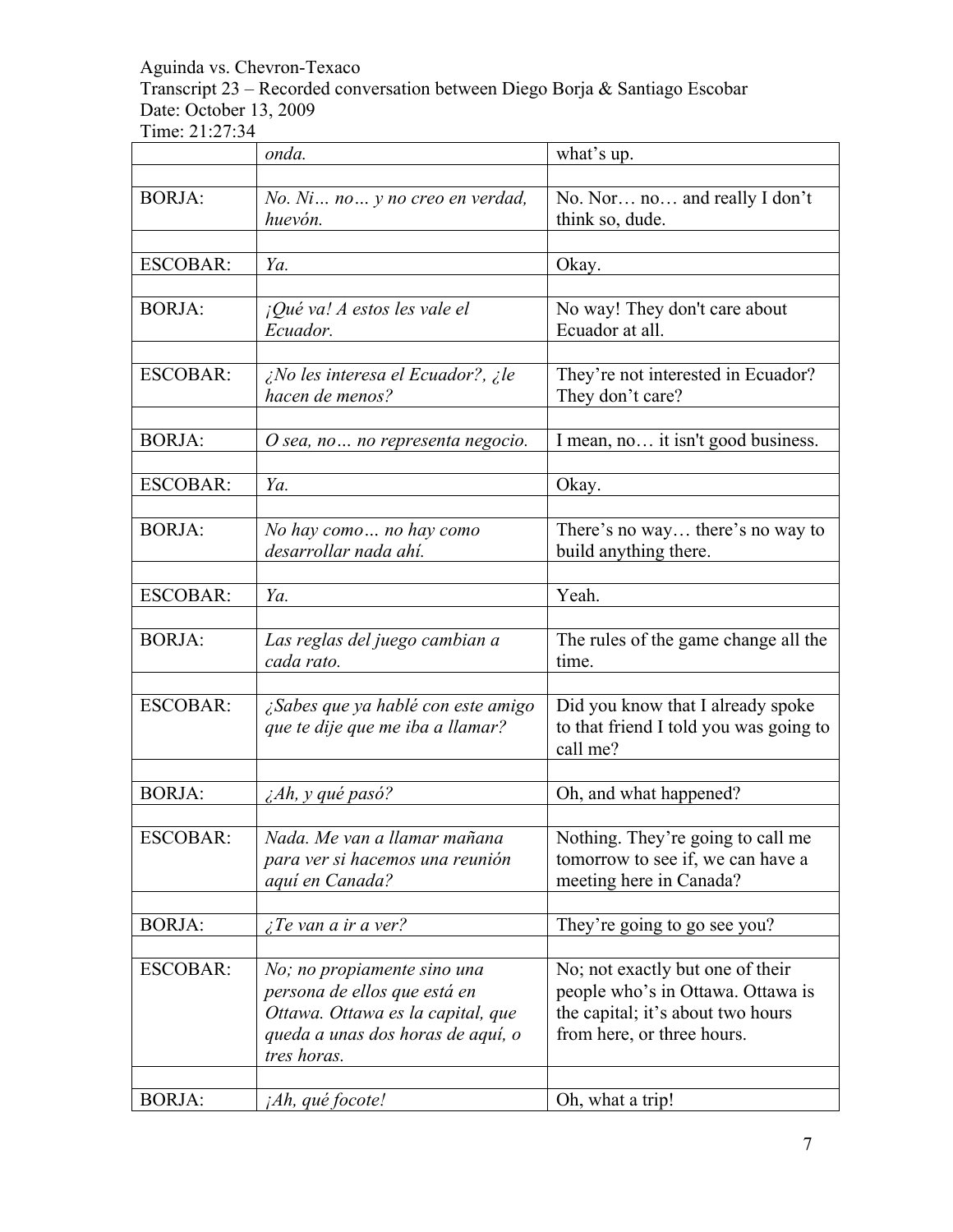Transcript 23 – Recorded conversation between Diego Borja & Santiago Escobar Date: October 13, 2009

 $\overline{1}$ 

| <b>ESCOBAR:</b> | De ley. Ya  ya me dijeron que son<br>también vinculados a de alguna<br>forma a ellos.                                                                                                                                                                                                | For sure. Yeah they already told<br>me that they're also related to in<br>some way to them.                                                                                                                                                                                                       |
|-----------------|--------------------------------------------------------------------------------------------------------------------------------------------------------------------------------------------------------------------------------------------------------------------------------------|---------------------------------------------------------------------------------------------------------------------------------------------------------------------------------------------------------------------------------------------------------------------------------------------------|
|                 |                                                                                                                                                                                                                                                                                      |                                                                                                                                                                                                                                                                                                   |
| <b>BORJA:</b>   | $iAh \, s'i!$                                                                                                                                                                                                                                                                        | Oh yeah!                                                                                                                                                                                                                                                                                          |
|                 |                                                                                                                                                                                                                                                                                      |                                                                                                                                                                                                                                                                                                   |
| <b>ESCOBAR:</b> | Ah ah. Ha sido una red gigante de<br>organizaciones que apoyan a ellos,<br><i>i</i> verdad?                                                                                                                                                                                          | Uh huh. It's a giant network of<br>organizations that's supporting<br>them, right?                                                                                                                                                                                                                |
| <b>BORJA:</b>   | Debe ser, loco, ¿porque de dónde<br>sacan el cushqui, man?                                                                                                                                                                                                                           | It must be, dude, because where do<br>they get the money, man?                                                                                                                                                                                                                                    |
| <b>ESCOBAR:</b> | $i$ Puta! O sea, siquiera unas 20, 30<br>organizaciones pesadas.                                                                                                                                                                                                                     | Shit! I mean, it must be some 20, 30<br>important organizations.                                                                                                                                                                                                                                  |
| <b>BORJA:</b>   | [Riendo] ¡Qué foco!                                                                                                                                                                                                                                                                  | [Laughing] That's crazy!                                                                                                                                                                                                                                                                          |
|                 |                                                                                                                                                                                                                                                                                      |                                                                                                                                                                                                                                                                                                   |
|                 |                                                                                                                                                                                                                                                                                      |                                                                                                                                                                                                                                                                                                   |
| <b>ESCOBAR:</b> | En serio.                                                                                                                                                                                                                                                                            | Seriously.                                                                                                                                                                                                                                                                                        |
| <b>BORJA:</b>   | $i$ Qué foco! Eso sí no sabía, pues.                                                                                                                                                                                                                                                 | What a trip! That's something I<br>didn't know.                                                                                                                                                                                                                                                   |
|                 |                                                                                                                                                                                                                                                                                      |                                                                                                                                                                                                                                                                                                   |
| <b>ESCOBAR:</b> | Es que han sabido hacer hasta<br>peritajes de una cosa, de otra cosa;<br>tanto legales como  como de  de<br>muestras y de esas cosas, ¿no?                                                                                                                                           | They've even known how to even<br>do some expert things; both legal<br>and and like tests and those<br>things, right?                                                                                                                                                                             |
| <b>BORJA:</b>   | $\lambda$ Y quién te explicó eso?, $\lambda$ el man<br>$\textit{ese?}$                                                                                                                                                                                                               | And who told you that? That guy?                                                                                                                                                                                                                                                                  |
| <b>ESCOBAR:</b> | O sea, este man me dijo que ellos<br>están al tanto del caso y saben bien<br>de qué se trata, pero que  que<br>claro, que sería de hablar<br>personalmente, entonces como ellos<br>están en Europa vamos a<br>conectarnos con una persona acá y<br>ahí pues ya te contaría qué pasa. | I mean, this guy told me that they<br>are up on the case and know very<br>well what it's about, but that that<br>of course, it would be a matter of<br>speaking in person, so since they are<br>in Europe we're going to connect<br>with someone here and then I'll tell<br>you what's happening. |
| <b>BORJA:</b>   | ¿Cuándo?, ¿mañana te llaman,<br>Unintelligible]?                                                                                                                                                                                                                                     | When? Are they calling you<br>tomorrow, [Unintelligible]?                                                                                                                                                                                                                                         |